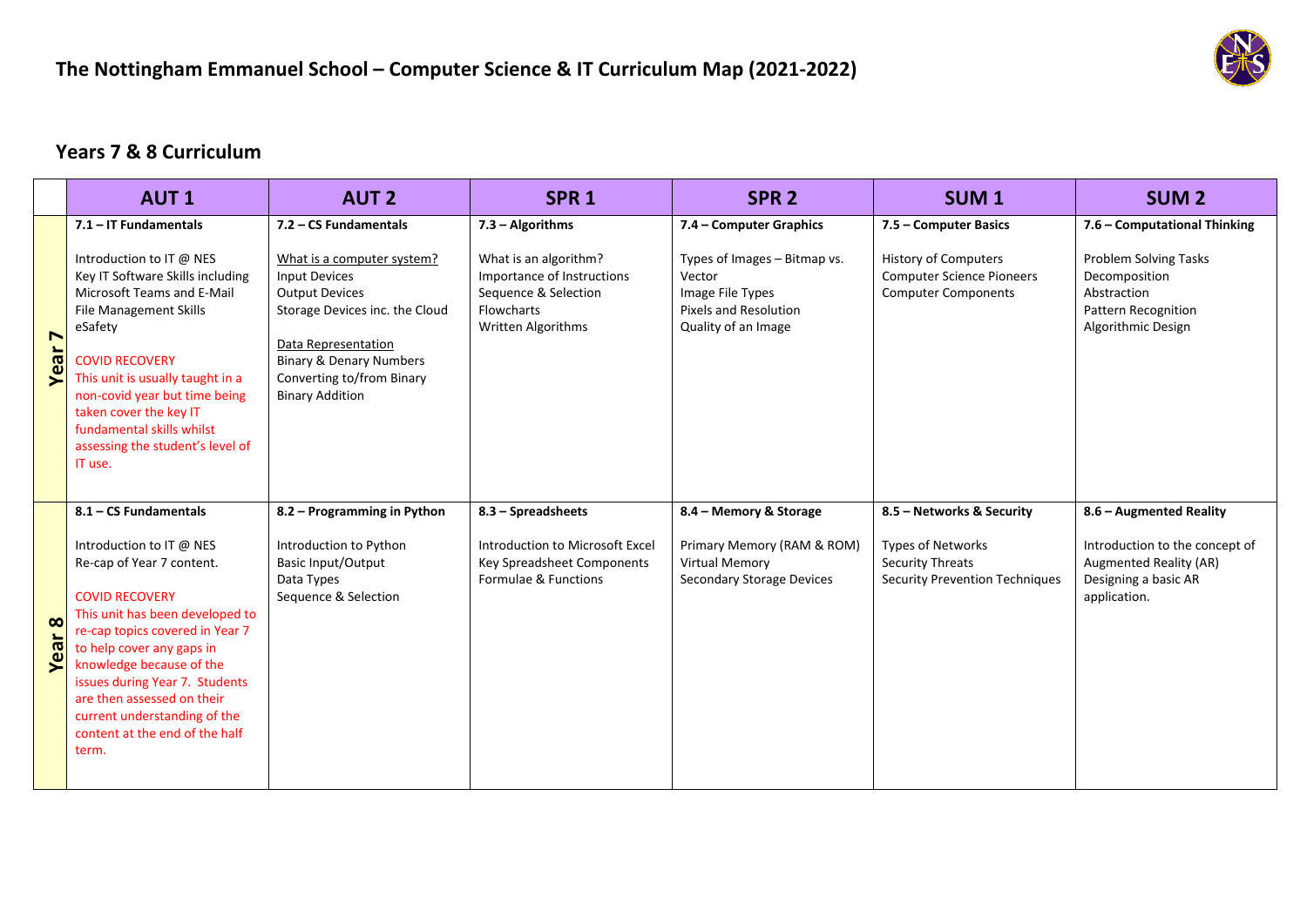# **Years 9 – 13 Computer Science Pathway**

|                                                                                                                                                                                                                                                                                                                                                                                                                                                                                                                                                                                                                                                                                                                                                                                                                                                                                                                                                                                                                                                                                                                                                                                                                                                                                                                                                                                                                     | <b>AUT1</b>                                                                                                                                                                                                                                                                                                                                                                                            | <b>AUT 2</b> | SPR <sub>1</sub>                                                                                                                                                                                                          | SPR <sub>2</sub>                                                                                                                                                                       | SUM <sub>1</sub>                                                                                                                                                                                                          | <b>SUM2</b>                                                                                                                                                                                              |
|---------------------------------------------------------------------------------------------------------------------------------------------------------------------------------------------------------------------------------------------------------------------------------------------------------------------------------------------------------------------------------------------------------------------------------------------------------------------------------------------------------------------------------------------------------------------------------------------------------------------------------------------------------------------------------------------------------------------------------------------------------------------------------------------------------------------------------------------------------------------------------------------------------------------------------------------------------------------------------------------------------------------------------------------------------------------------------------------------------------------------------------------------------------------------------------------------------------------------------------------------------------------------------------------------------------------------------------------------------------------------------------------------------------------|--------------------------------------------------------------------------------------------------------------------------------------------------------------------------------------------------------------------------------------------------------------------------------------------------------------------------------------------------------------------------------------------------------|--------------|---------------------------------------------------------------------------------------------------------------------------------------------------------------------------------------------------------------------------|----------------------------------------------------------------------------------------------------------------------------------------------------------------------------------------|---------------------------------------------------------------------------------------------------------------------------------------------------------------------------------------------------------------------------|----------------------------------------------------------------------------------------------------------------------------------------------------------------------------------------------------------|
| G<br><b>Year</b>                                                                                                                                                                                                                                                                                                                                                                                                                                                                                                                                                                                                                                                                                                                                                                                                                                                                                                                                                                                                                                                                                                                                                                                                                                                                                                                                                                                                    | Data Storage<br>Units of Storage<br>Binary / Denary / Hexadecimal Number Systems<br><b>Binary Addition &amp; Shifts</b><br><b>Character Sets</b><br>Storage of Images and Sound<br>Compression - Lossy & Lossless<br><b>COVID RECOVERY</b><br>Whilst this unit is usually taught in a non-covid year, time is taken<br>to ensure any learning from Year 8 that would aid these topics is<br>addressed. |              | <b>Primary Storage (Memory)</b><br>ROM, RAM and Virtual Memory<br><b>Secondary Storage</b><br>Optical, Magnetic & Solid State<br>Characteristics - capacity,<br>speed, portability, durability,<br>reliability, and cost. | Networks 1<br>Types of Network: LAN & WAN<br>Performance of Networks<br>Client-Server vs. Peer-to-Peer<br>Network Hardware<br>Star & Mesh Topologies<br>Wired vs. Wireless Connections | <b>Network Security</b><br>Forms of Attack (e.g. malware,<br>brute-force, DoS etc.)<br><b>Common Prevention Methods</b><br>(e.g. firewalls, passwords,<br>encryption, penetration testing,<br>anti-malware software etc.) | <b>Programming Techniques &amp;</b><br>Project<br>Consolidation of programming<br>knowledge and applying them<br>within a project context -<br>analysis, design, development,<br>testing and evaluation. |
| <b>Programming Fundamentals</b><br>Use of the Python programming language - developing skills as the year progresses.<br>Knowledge and use of variables, constants, operators, inputs, outputs and assignments, programming constructs, data types.<br><b>COVID RECOVERY</b><br>The introduction to Python programming has been adapted due to students not having had any physical experience of using Python in Year 8 - no prior experience is assumed when these skills are first taught.<br><b>Networks 2</b><br><b>Systems Software</b><br><b>Year 9 Review</b><br><b>System Architecture</b><br><b>Boolean Logic</b><br><b>Programming Techniques &amp;</b><br>Wi-Fi & Ethernet<br><b>Operating Systems</b><br>Purpose of the CPU<br>Data in binary form<br>Data Storage<br>Project<br>Primary & Secondary Storage<br><b>Utility Software</b><br>Von Neumann - Registers<br>Logic Gates<br>Consolidation of programming<br>IP & MAC Addressing<br>Networks & Security<br>Protocols & Layers<br><b>CPU Components</b><br><b>Truth Tables</b><br>knowledge and applying them<br>Factors affecting performance<br>Packet Switching<br><b>Boolean Operators</b><br>within a project context -<br><b>COVID RECOVERY</b><br><b>Embedded Systems</b><br><b>Logical Operators</b><br>analysis, design, development,<br>This unit has been developed to<br>testing and evaluation.<br>re-cap topics covered in Year 9 |                                                                                                                                                                                                                                                                                                                                                                                                        |              |                                                                                                                                                                                                                           |                                                                                                                                                                                        |                                                                                                                                                                                                                           |                                                                                                                                                                                                          |
| Year <sub>10</sub>                                                                                                                                                                                                                                                                                                                                                                                                                                                                                                                                                                                                                                                                                                                                                                                                                                                                                                                                                                                                                                                                                                                                                                                                                                                                                                                                                                                                  | to help cover any gaps in<br>knowledge because of the<br>issues during Year 9. Students<br>are then assessed on their<br>current understanding of the<br>content at the start of the next<br>half term.<br><b>Programming Techniques</b>                                                                                                                                                               |              |                                                                                                                                                                                                                           |                                                                                                                                                                                        |                                                                                                                                                                                                                           |                                                                                                                                                                                                          |

Use of the Python programming language – developing skills as the year progresses.

Knowledge and use of variables, constants, operators, inputs, outputs and assignments, programming constructs, data types.

### COVID RECOVERY

The teaching of the Python programming has been adapted due to students not having had much physical experience of using Python in Year 9. A greater emphasis on 'practical programming' is being used.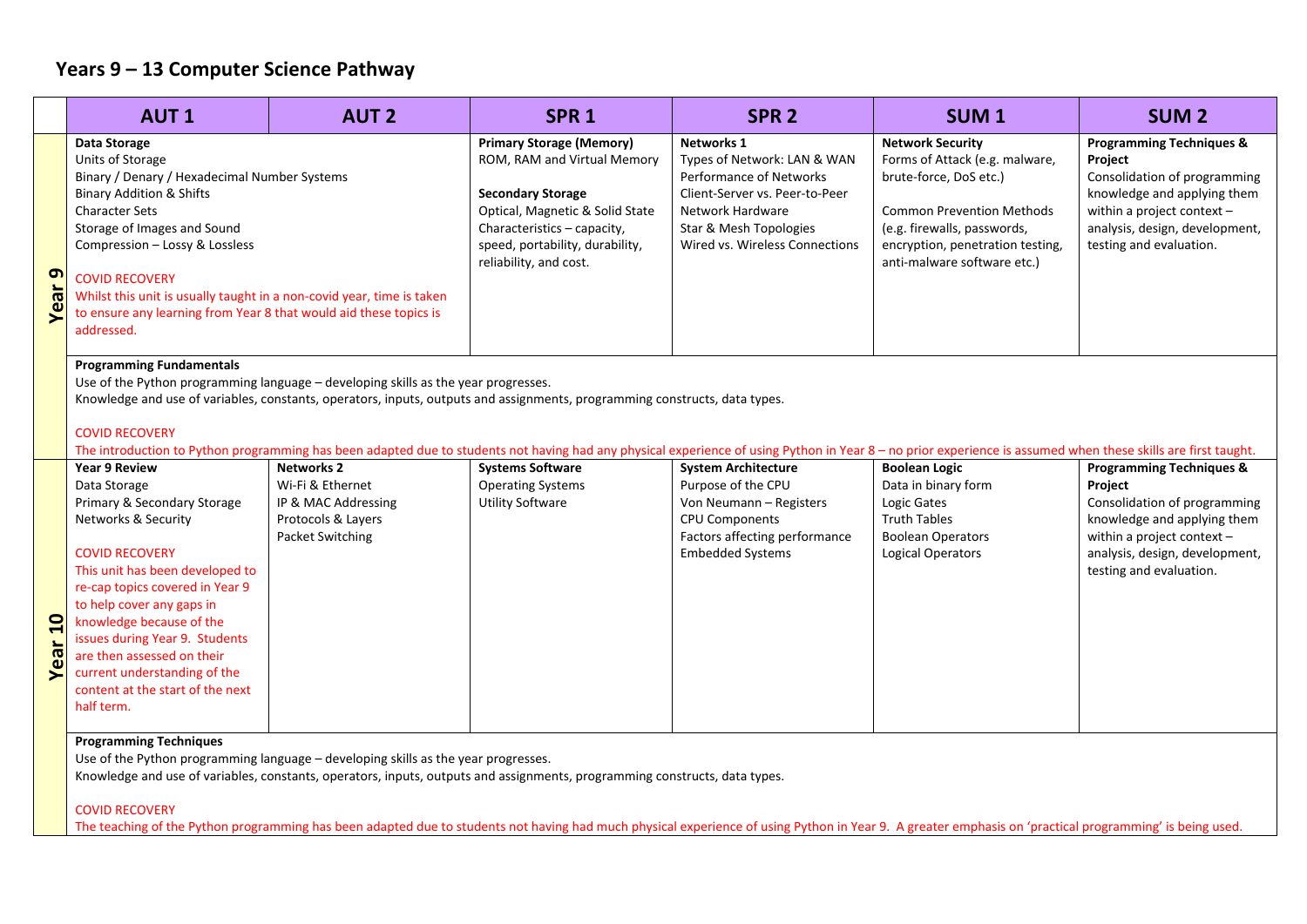|                         | <b>Algorithms</b>             | <b>Boolean Logic</b>     | <b>Robust Programming</b>               | <b>Systems Software</b>       | <b>Exam Preparation</b>      |  |
|-------------------------|-------------------------------|--------------------------|-----------------------------------------|-------------------------------|------------------------------|--|
|                         | <b>Computational Thinking</b> | Data in binary form      | Defensive design considerations         | <b>Operating Systems</b>      | Bespoke revision activities  |  |
|                         | Search Algorithms             | Logic Gates              | Maintainability of code                 | <b>Utility Software</b>       | identified for the class     |  |
|                         | Sort Algorithms               | <b>Truth Tables</b>      | Purpose & Types of Testing              |                               | Exam question techniques and |  |
|                         | Pseudocode                    | <b>Boolean Operators</b> | Test Data                               | <b>Exam Preparation</b>       | practice.                    |  |
|                         | <b>Flow Diagrams</b>          | Logical Operators        | Syntax & Logic Errors                   | Bespoke revision activities   |                              |  |
|                         |                               |                          |                                         | identified for the class.     |                              |  |
|                         |                               |                          | <b>Programming Languages &amp; IDEs</b> | Exam question techniques and  |                              |  |
|                         |                               |                          | Levels of Programming                   | practice.                     |                              |  |
|                         |                               |                          | Languages                               |                               |                              |  |
|                         |                               |                          | Translators                             | <b>COVID RECOVERY</b>         |                              |  |
|                         |                               |                          | <b>IDES</b>                             | The exam preparation sections |                              |  |
| $\overline{\mathbf{u}}$ |                               |                          |                                         | will be used to continue to   |                              |  |
| $\frac{1}{6}$           |                               |                          |                                         | address any gaps remaining in |                              |  |
|                         |                               |                          |                                         | knowledge, as identified      |                              |  |
|                         |                               |                          |                                         | through practice exams and    |                              |  |
|                         |                               |                          |                                         | extensive use of other        |                              |  |
|                         |                               |                          |                                         | assessment opportunities.     |                              |  |
|                         |                               |                          |                                         |                               |                              |  |
|                         | Desarananatan Tanhatarras     |                          |                                         |                               |                              |  |

#### **Programming Techniques**

Use of the Python programming language – developing skills as the year progresses.

Knowledge and use of variables, constants, operators, inputs, outputs and assignments, programming constructs, data types.

Additional techniques: String manipulation, File handling operations, records, SQL, arrays, sub-programs, and random number generation.

#### COVID RECOVERY

The teaching of the Python programming has been adapted due to students not having had much physical experience of using Python towards the end of Year 9 and at times in Year 10. A greater emphasis on 'practical programming' is being used.

|                               | SLR 25 & 26 Part 1              | SLR <sub>7</sub>             | <b>SLR 24</b>                   | <b>Exam Preparation</b>                                           |
|-------------------------------|---------------------------------|------------------------------|---------------------------------|-------------------------------------------------------------------|
|                               | Analysis & Design of Algorithms | Programming paradigms        | Computational methods           | Bespoke revision activities identified for the class.             |
|                               | Big O Notation                  | Procedural languages         | Problem recognition             | Exam question techniques and practice.                            |
|                               | Complexity of Algorithms        | Modes of addressing          | Problem decomposition           |                                                                   |
|                               | Data Structure Algorithms       | Object-orientated languages  | Use of divide and conquer       | <b>COVID RECOVERY</b>                                             |
|                               | Sort & Search Algorithms        |                              | Use of abstraction              | The exam preparation sections will be used to continue to address |
|                               |                                 | <b>SLR 22</b>                | <b>Backtracking</b>             | any gaps remaining in knowledge, as identified through practice   |
|                               | <b>SLR 14</b>                   | <b>Thinking Concurrently</b> | Data mining                     | exams and extensive use of other assessment opportunities.        |
| m<br>$\mathrel{\blacksquare}$ | Data Structures                 |                              | <b>Heuristics</b>               |                                                                   |
|                               |                                 | SLR 25 & 26 Part 2           | Performance modelling           |                                                                   |
| ear                           | <b>COVID RECOVERY</b>           | Dijkstra's Shortest Path     | Pipelining                      |                                                                   |
|                               | The teaching plan has been      | A* Algorithm                 | Visualisation to solve problems |                                                                   |
|                               | amended to include SLR 14       |                              |                                 |                                                                   |
|                               | which was not able to be        |                              |                                 |                                                                   |
|                               | covered in Year 12.             |                              |                                 |                                                                   |
|                               |                                 |                              |                                 |                                                                   |
|                               |                                 |                              |                                 |                                                                   |

**Programming Project (20% of final grade)** 

An individual programming project using high level programming languages. Areas covered include: Analysis, Design, Development, Testing and Evaluation.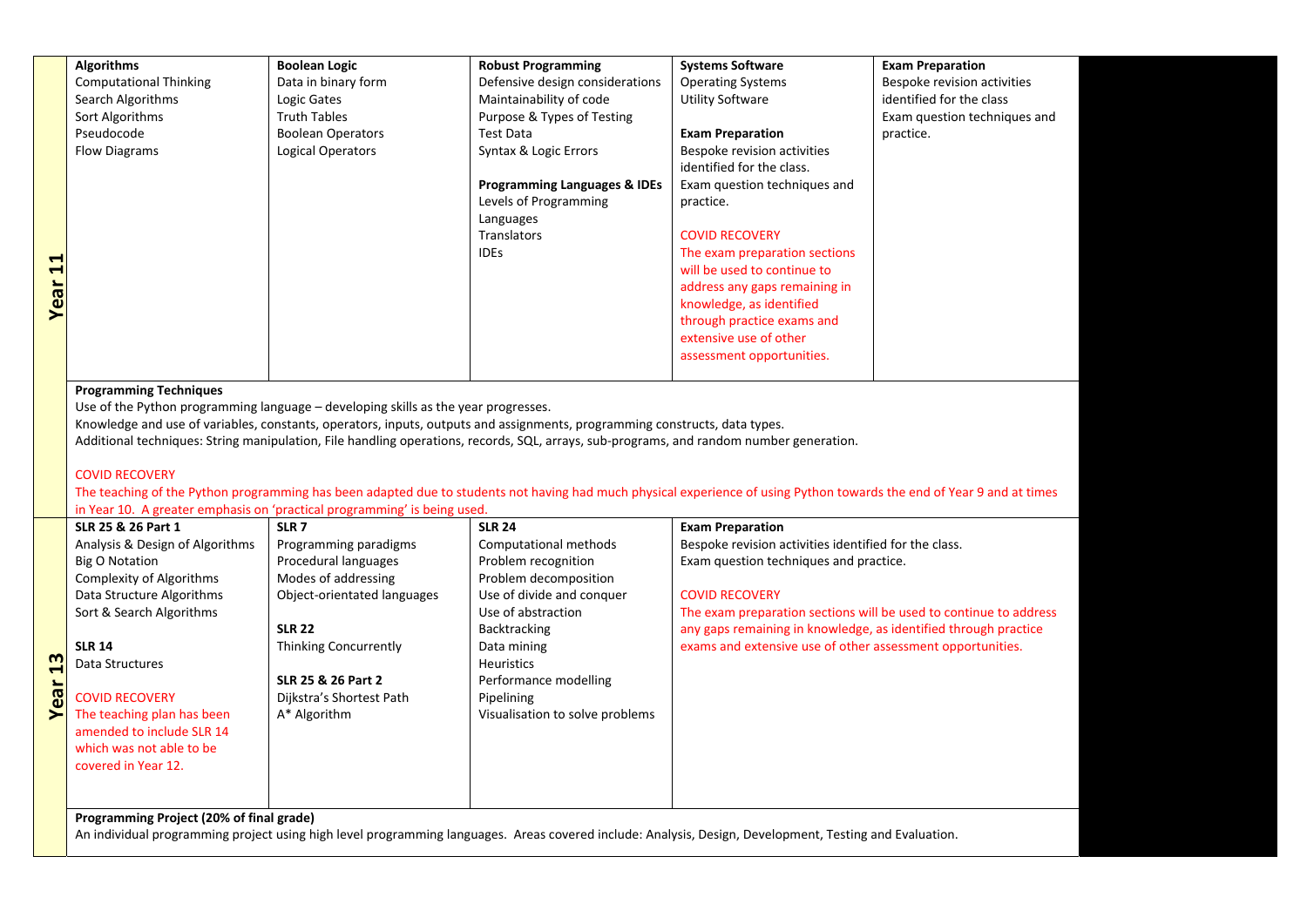Years 9 - 13 IT / Creative iMedia Pathway *inverthy the are on a newly developed IT qualification whilst Year 10 & 11 students are studying the Creative iMedia course.* 

|                                                                | <b>AUT1</b>                                                                                                                                                                                                                                                                                                                                                                                                                                                                                                                                                                                                                     | <b>AUT 2</b>                                                                                                                                                                     | SPR <sub>1</sub>                                                                                                                                                                                                                                                                                                                                                                                                                                                                                                                                                                                                                                                                                                                                                                                                                                              | SPR <sub>2</sub>                                                                                                                                                                                       | SUM <sub>1</sub>                                                                                                      | SUM <sub>2</sub>                                                                                                   |
|----------------------------------------------------------------|---------------------------------------------------------------------------------------------------------------------------------------------------------------------------------------------------------------------------------------------------------------------------------------------------------------------------------------------------------------------------------------------------------------------------------------------------------------------------------------------------------------------------------------------------------------------------------------------------------------------------------|----------------------------------------------------------------------------------------------------------------------------------------------------------------------------------|---------------------------------------------------------------------------------------------------------------------------------------------------------------------------------------------------------------------------------------------------------------------------------------------------------------------------------------------------------------------------------------------------------------------------------------------------------------------------------------------------------------------------------------------------------------------------------------------------------------------------------------------------------------------------------------------------------------------------------------------------------------------------------------------------------------------------------------------------------------|--------------------------------------------------------------------------------------------------------------------------------------------------------------------------------------------------------|-----------------------------------------------------------------------------------------------------------------------|--------------------------------------------------------------------------------------------------------------------|
| $\check{\mathsf{r}}$<br>$\sigma$<br>Year                       | SLR 1 - Design Tools<br>Flow charts<br>Mind maps<br>> Library<br>> Tunnel timeline<br>> Presentation<br>Visualisation diagrams<br>Wireframes                                                                                                                                                                                                                                                                                                                                                                                                                                                                                    | <b>Spreadsheet Skills</b><br>Microsoft Excel Fundamentals<br>including:<br><b>Cell Formatting</b><br>Sorts & Filters<br><b>Cell References</b><br>Functions & Formulae<br>Macros | SLRs 2 and 3<br>Human Computer Interfaces in everyday life<br>Data and Testing<br><b>Spreadsheet Skills</b><br>Continued use of Microsoft Excel - developing skills as the year progresses in preparation for the 'Data<br>Manipulation using Spreadsheets' unit of work.                                                                                                                                                                                                                                                                                                                                                                                                                                                                                                                                                                                     | <b>Data Manipulation using</b><br><b>Spreadsheets</b><br>Commencing the first Non-Exam<br>Assessment (NEA) unit of work<br>based around the use of<br>Microsoft Excel (carries through<br>to Year 10). |                                                                                                                       |                                                                                                                    |
| iMedia<br>$\bullet$<br>$\blacktriangleright$<br><b>Year</b>    | R088 Exam Board Set Assignment - Digital Sound Sequence<br>Understand the purpose and properties of digital sound.<br>Plan and create a digital sound sequence.<br>Review the digital sound sequence created.<br><b>COVID RECOVERY</b><br>This NEA (Non-Exam Assessment) unit would usually be taken in<br>Year 11. However, as students were able to develop the software<br>skills for this unit during Year 9, the units have been swapped to<br>allow students to apply recently gained skills at the start of Year 10<br>and move the graphics unit to later in the course when sufficient<br>preparation has taken place. |                                                                                                                                                                                  | <b>R081 Pre-Production Skills</b><br>LO1 - Purpose, use and content of: Mood boards, mind maps,<br>visualisation diagrams, storyboards and scripts.<br>LO2 - Client requirements, work plan, research, target audience,<br>hardware, software, health and safety and legal considerations.<br>practice.<br>LO3 - Create pre-production documents and knowledge of file<br>formats and naming conventions.<br>LO4 - Review pre-production documents.<br><b>COVID RECOVERY</b><br>Whilst the content of this exam unit was covered throughout Year<br>9, the plans for this term will enable students to revisit the topics<br>which will appear in their end of year formal exam. Regular<br>assessment opportunities will be used to help students address any<br>gaps in knowledge and understanding whilst also considering exam<br>technique and practice. |                                                                                                                                                                                                        | R081 Exam (+ Preparation)<br>Bespoke revision activities<br>identified for the class.<br>Exam question techniques and | <b>Digital Graphics</b><br>Purpose and use of digital<br>graphics.<br>Photoshop software skills and<br>techniques. |
| iMedia<br>$\blacktriangleleft$<br>$\blacktriangleleft$<br>Year | R088 Exam Board Set Assignment - Digital Sound Sequence<br>Understand the purpose and properties of digital sound.<br>Plan and create a digital sound sequence.<br>Review the digital sound sequence created.                                                                                                                                                                                                                                                                                                                                                                                                                   |                                                                                                                                                                                  | Improvements to R081 (Pre-Production Skills) and R082 (Digital Graphics)<br>Each student will follow a bespoke plan that reflects their current needs to completing the course.<br><b>COVID RECOVERY</b><br>As permitted by the exam board, the content required to be assessed has been reduced by 1 unit.<br>Students will therefore have the opportunity to re-visit the Year 10 units of work to address any<br>remaining gaps in knowledge and assessment.                                                                                                                                                                                                                                                                                                                                                                                               |                                                                                                                                                                                                        |                                                                                                                       |                                                                                                                    |